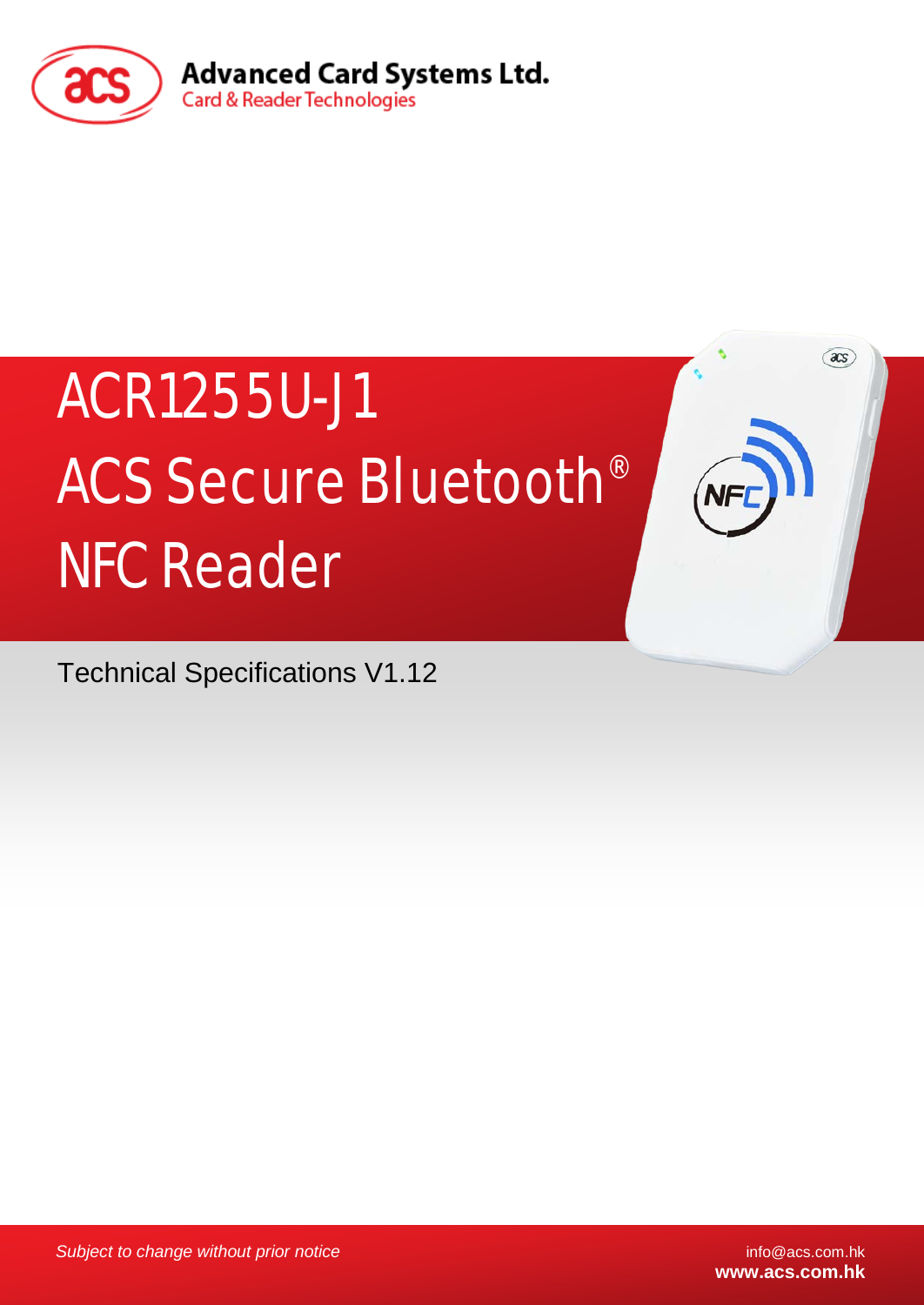

# **Table of Contents**

| 1.1. |  |
|------|--|
| 1.2. |  |
| 1.3. |  |
| 1.4. |  |
| 1.5. |  |
| 2.0. |  |
| 3.0. |  |
| 4.0. |  |
|      |  |

Page 2 of 7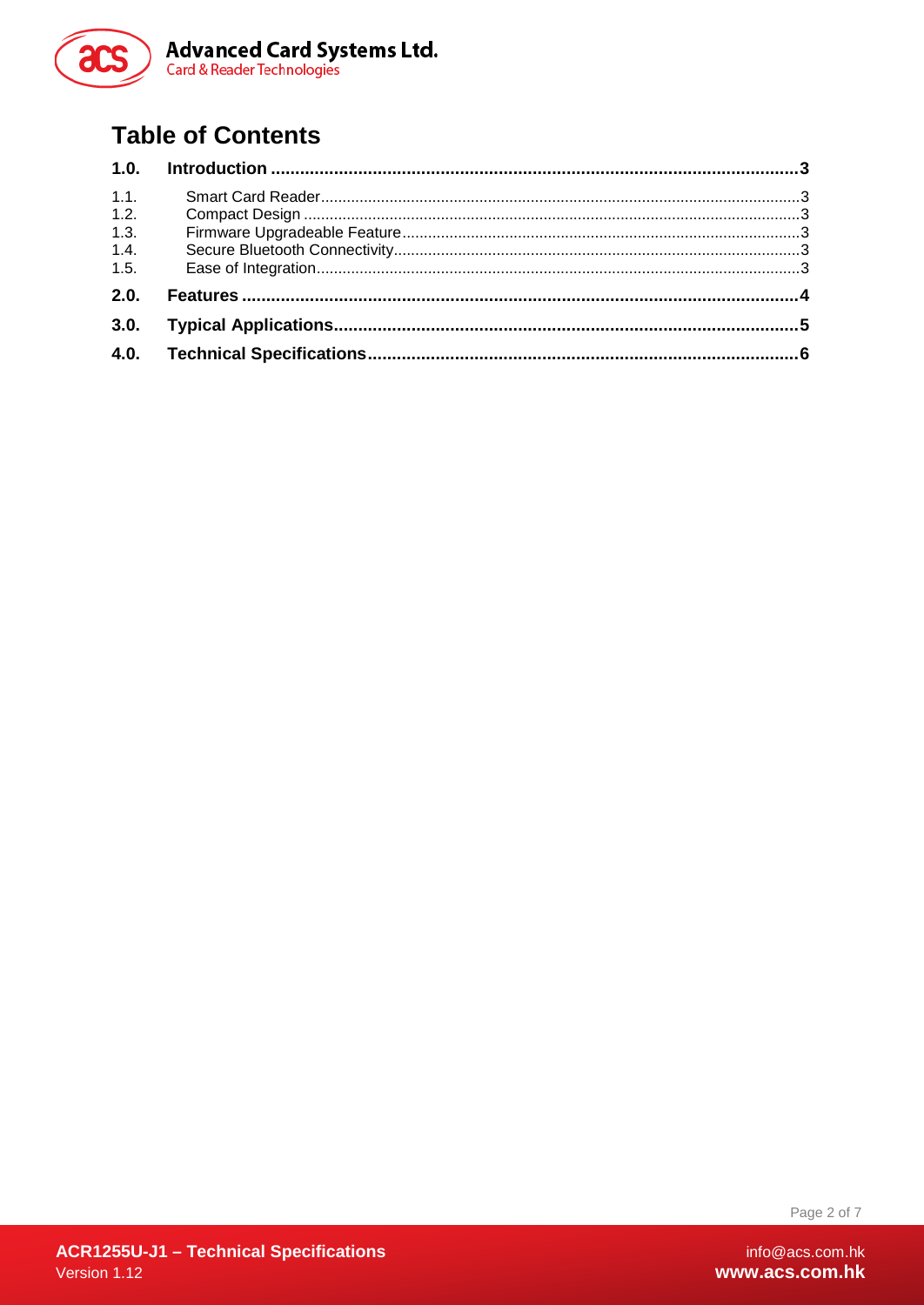

# <span id="page-2-0"></span>**1.0.Introduction**

The ACR1255U-J1 ACS Secure Bluetooth® NFC Reader combines the latest 13.56 MHz contactless technology with Bluetooth® connectivity for on-the-go smart card and NFC applications.

#### <span id="page-2-1"></span>**1.1. Smart Card Reader**

The ACR1255U-J1 supports ISO 14443 Type A and B smart cards, MIFARE®, FeliCa, and most NFC tags and devices compliant with ISO 18092 standard. This makes it the ideal device for a broad range of solutions, such as hands-free verification for physical and logical access control, and inventory tracking. The ACR1255U-J1 has both Bluetooth 4.0 interface for pairing with mobile devices and USB Full Speed for PC-linked operation. Additionally, it can read/write at speeds of up to 424 Kbps for contactless smart card and NFC device access.

#### <span id="page-2-2"></span>**1.2. Compact Design**

With a compact design and a rechargeable Lithiumion battery for power, the ACR1255U-J1 is extremely portable and convenient for use anytime, anywhere with most Bluetooth-enabled smartphones and tablets in the market.



#### <span id="page-2-3"></span>**1.3. Firmware Upgradeable Feature**

To save valuable cost and time, the firmware of the ACR1255U-J1 could conveniently be upgraded infield to let users cope with the fast-changing technology for their applications to suit different scenarios.

### <span id="page-2-4"></span>**1.4. Secure Bluetooth® Connectivity**

With Bluetooth technology and AES-128 encryption (CBC ciphering mode), the ACR1255U-J1 can connect securely and wirelessly with ease to any device running on Android™ version 4.3 and later, iOS 5.0 and later, Windows® 7 and later, and Mac OS® 10.7 and later.

#### <span id="page-2-5"></span>**1.5. Ease of Integration**

The ACR1255U-J1 can easily be installed for use with any personal computer running on Windows® operating system because it is PC/SC and CCID-compliant. Its drivers are also compatible with Linux® and Mac OS®.

With its numerous features, the ACR1255U-J1 is the perfect reader for your smart card solution.

Page 3 of 7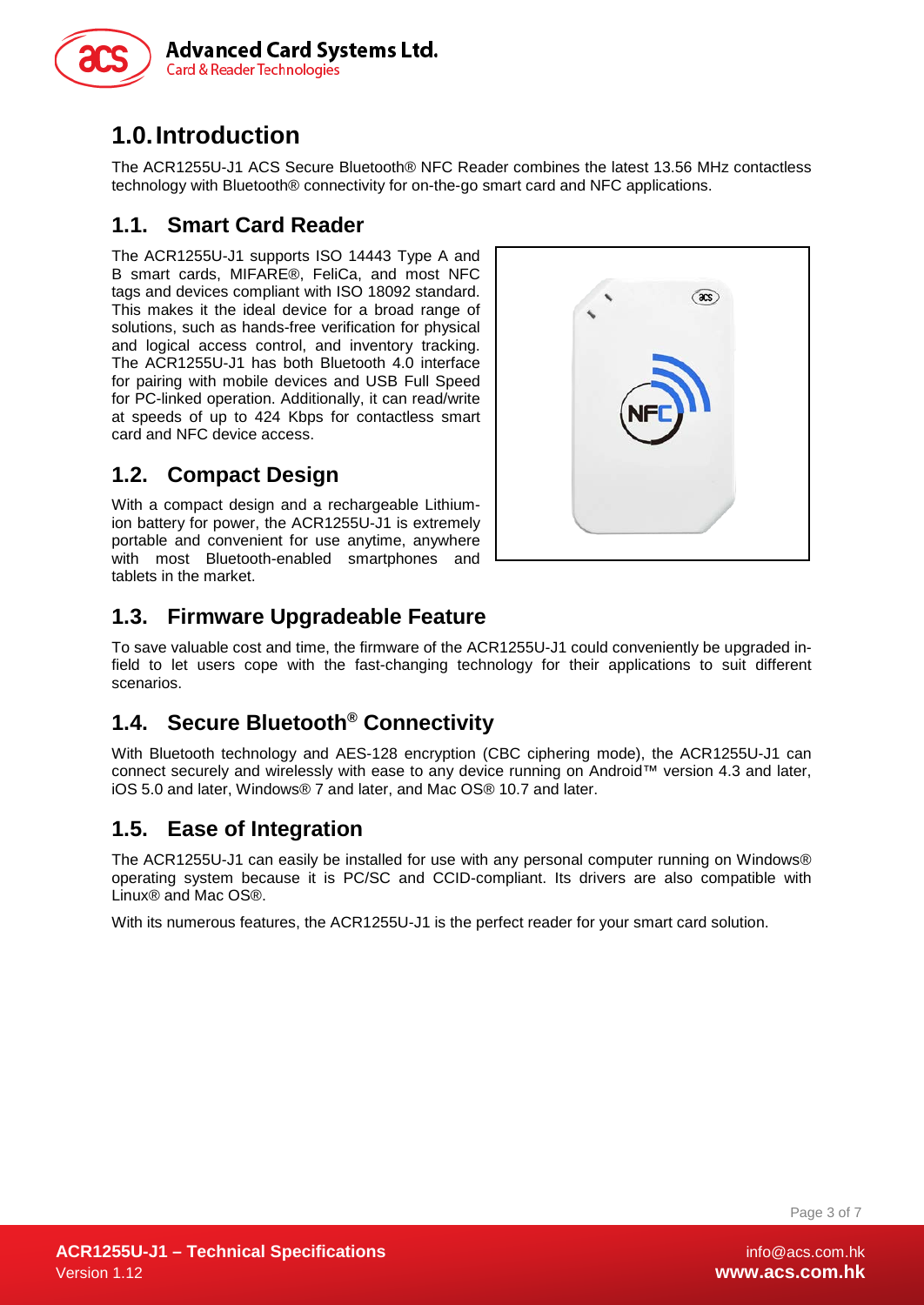

## <span id="page-3-0"></span>**2.0.Features**

- USB Full Speed Interface
- Bluetooth Interface
- Plug and Play CCID support brings utmost mobility
- Smart Card Reader:
	- o Contactless Interface:
		- Read/Write speed of up to 424 Kbps
		- Built-in antenna for contactless tag access, with reading distance of up to 50 mm (depending on tag type)
		- Supports ISO 14443 Part 4 Type A and B cards, MIFARE, FeliCa, and all 4 types of NFC (ISO/IEC 18092) tags
		- Built-in anti-collision feature (only one tag is accessed at any time)
		- Supports AES-128 encryption algorithm (CBC ciphering mode)
		- **NFC Mode Supported:** 
			- Card reader/writer mode
- Application Programming Interface:
	- o Supports PC/SC
	- o Supports CT-API (through wrapper on top of PC/SC)
- Built-in Peripherals:
	- o Two user-controllable bi-color LEDs
	- o User-controllable buzzer
- USB Firmware Upgradeability<sup>[1](#page-3-1)</sup>
- Supports Android<sup>™</sup> 4.3 and later<sup>[2](#page-3-2)</sup>
- Supports iOS 8.0 and later<sup>[3](#page-3-3)</sup>
- Compliant with the following standards:
	- o EN 60950/IEC 60950
	- o ISO 14443
	- o ISO 18092
	- o Bluetooth
	- o PC/SC
	- o CCID
	- o CE
	- o FCC
	- o RoHS
	- o REACH
	- o VCCI (Japan)
	- o TELEC (Japan)
	- o BIS (India)
	- o Microsoft® WHQL

-

Page 4 of 7

*<sup>1</sup> Applicable under PC-linked mode*

<span id="page-3-2"></span><span id="page-3-1"></span>*<sup>2</sup> Uses an ACS-defined Android Library*

<span id="page-3-3"></span>*<sup>3</sup> Uses an ACS-defined iOS Library*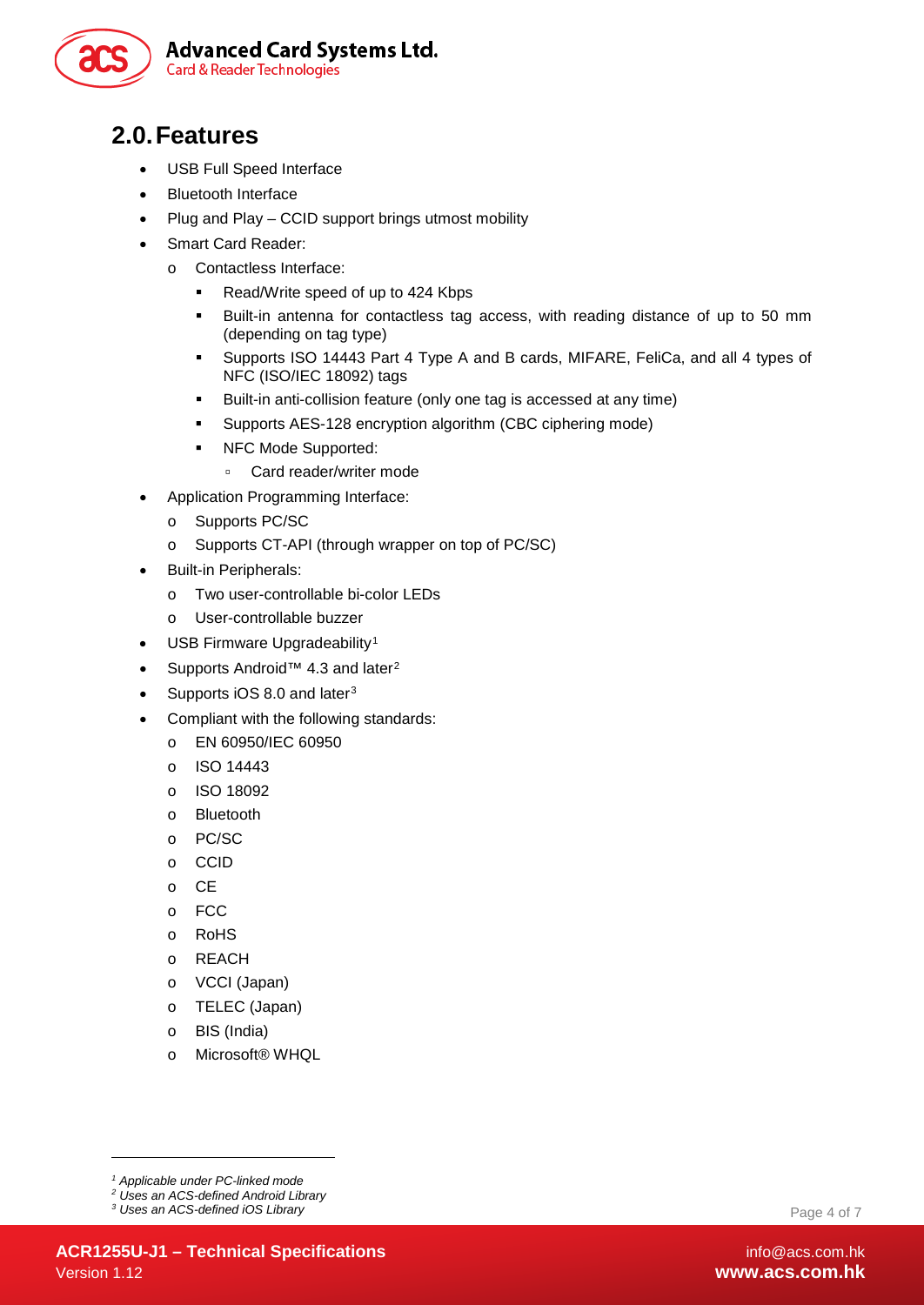

# <span id="page-4-0"></span>**3.0.Typical Applications**

- e-Government
- e-Healthcare
- e-Purse and Loyalty
- Mobile Banking and Payment
- Network Security
- Access Control
- Public Key Infrastructure

Page 5 of 7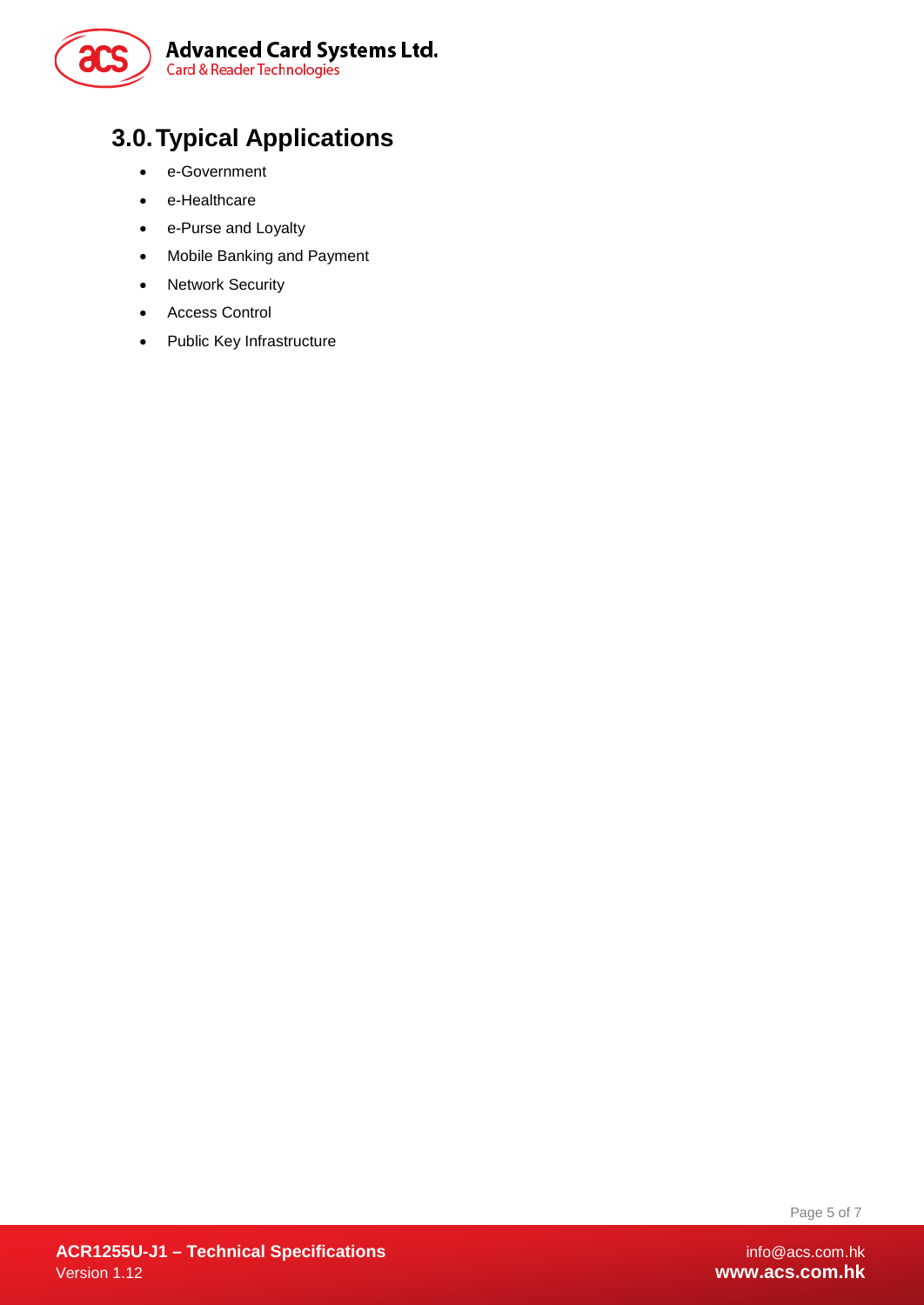

# <span id="page-5-0"></span>**4.0.Technical Specifications**



| Smart Card Read/Write Speed 106 Kbps, 212 Kbps, 424 Kbps |                                                                 |  |  |  |
|----------------------------------------------------------|-----------------------------------------------------------------|--|--|--|
|                                                          |                                                                 |  |  |  |
| <b>Built-in Peripherals</b>                              |                                                                 |  |  |  |
|                                                          |                                                                 |  |  |  |
|                                                          |                                                                 |  |  |  |
| <b>Other Features</b>                                    |                                                                 |  |  |  |
|                                                          |                                                                 |  |  |  |
|                                                          | Firmware Upgrade  Supported (upgradeable through USB Interface) |  |  |  |
| <b>Application Programming Interface</b>                 |                                                                 |  |  |  |
| PC-linked Mode PC/SC                                     |                                                                 |  |  |  |
|                                                          |                                                                 |  |  |  |
| <b>Operating Conditions</b>                              |                                                                 |  |  |  |
|                                                          |                                                                 |  |  |  |
|                                                          |                                                                 |  |  |  |

| $C = 00$ C |  |
|------------|--|
|            |  |
|            |  |

<span id="page-5-1"></span>*4 Recommended Charging Temperature: 0* °*C – 45* °*C*

-